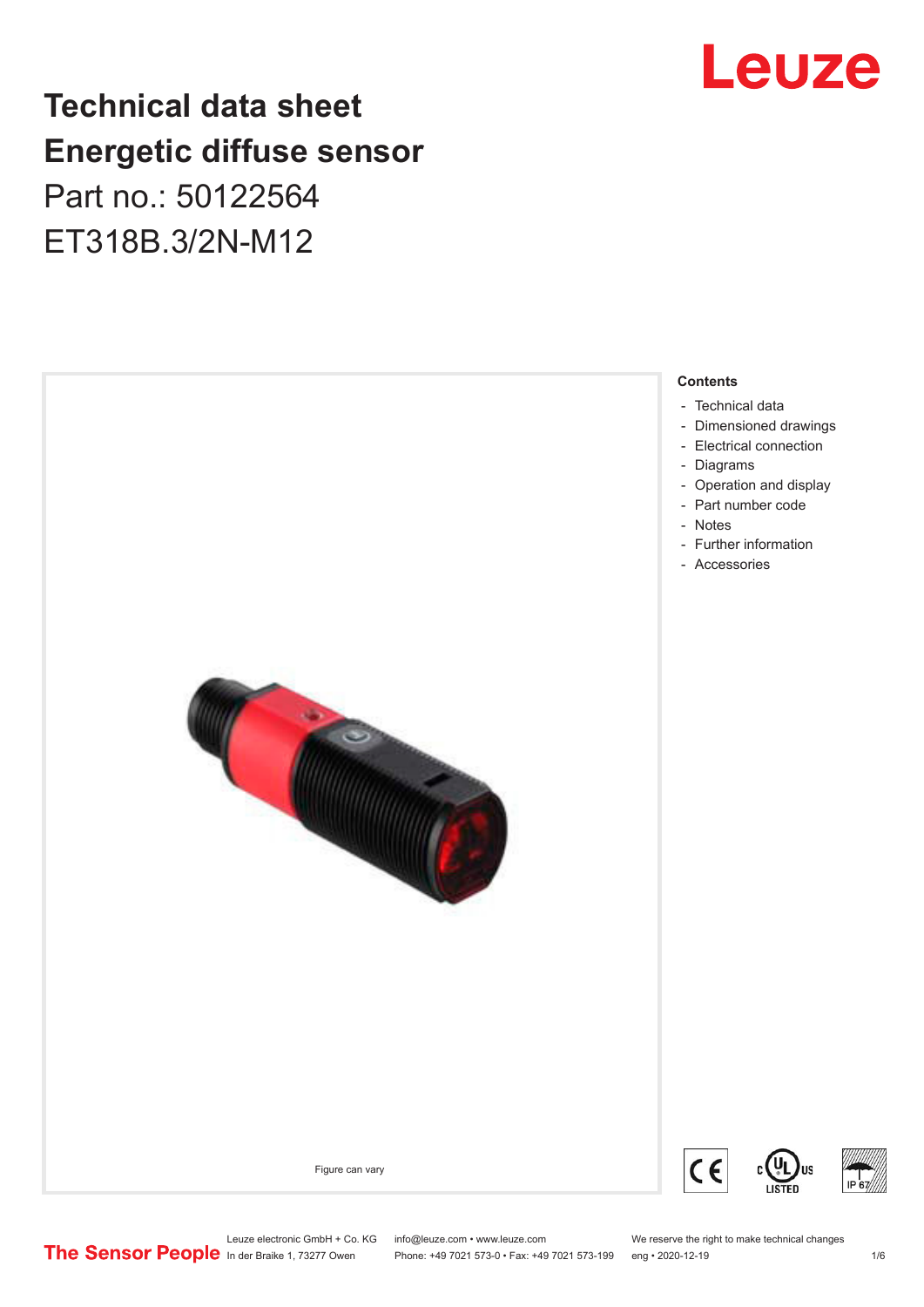## <span id="page-1-0"></span>**Technical data**

#### **Basic data**

| <b>Series</b>                    | 318B                                 |
|----------------------------------|--------------------------------------|
| <b>Operating principle</b>       | Diffuse reflection principle         |
|                                  |                                      |
| <b>Optical data</b>              |                                      |
| <b>Operating range</b>           | Guaranteed operating range           |
| Operating range, white 90%       | $0.0010.7$ m                         |
| Operating range, gray 50%        | $0.0010.59$ m                        |
| Operating range, gray 18%        | $0.0030.39$ m                        |
| Operating range, black 6%        | $0.0050.28$ m                        |
| <b>Operating range limit</b>     | Typical operating range              |
| Operating range limit, white 90% | $0.0011$ m                           |
| Operating range limit, gray 50%  | $0.0010.85$ m                        |
| Operating range limit, gray 18%  | $0.0030.55$ m                        |
| Operating range limit, black 6%  | $0.0020.4$ m                         |
| Light source                     | LED, Red                             |
| <b>LED light wavelength</b>      | 620 nm                               |
| <b>Transmitted-signal shape</b>  | Pulsed                               |
| LED group                        | Exempt group (in acc. with EN 62471) |
|                                  |                                      |

#### **Electrical data**

**Protective circuit** Polarity reversal protection

Short circuit protected

| Performance data              |                                     |
|-------------------------------|-------------------------------------|
| Supply voltage U <sub>P</sub> | 10  30 V, DC, Incl. residual ripple |
| Residual ripple               | $0 15 \%$ , From $U_{p}$            |
| Open-circuit current          | $020$ mA                            |
|                               |                                     |

#### **Outputs**

|  | Number of digital switching outputs 2 Piece(s) |  |  |
|--|------------------------------------------------|--|--|
|--|------------------------------------------------|--|--|

**Switching outputs Voltage type** DC **Switching current, max.** 100 mA **Switching voltage** 

**Switching output 1** Assignment **Switching element Switching principle** 

high:  $\geq (U_p - 2.5V)$ low: ≤2.5V

| Connection 1, pin 4 |
|---------------------|
| Transistor, NPN     |
| Light switching     |
|                     |

**Switching output 2 Assignment** Connection 1, pin 2 **Switching element** Transistor, NPN **Switching principle** Dark switching

#### **Timing**

| <b>Switching frequency</b> | 500 Hz          |
|----------------------------|-----------------|
| <b>Response time</b>       | 1 <sub>ms</sub> |
| <b>Readiness delay</b>     | 300 ms          |

|                             | <b>Leuze</b>           |
|-----------------------------|------------------------|
| <b>Connection 1</b>         |                        |
| <b>Function</b>             | Signal OUT             |
|                             | Voltage supply         |
| <b>Type of connection</b>   | Connector              |
| <b>Thread size</b>          | M <sub>12</sub>        |
| <b>Type</b>                 | Male                   |
| <b>Material</b>             | Plastic                |
| No. of pins                 | 4-pin                  |
| Encoding                    | A-coded                |
| echanical data              |                        |
| read size                   | M <sub>18</sub> x 1 mm |
| mension (Ø x L)             | 18 mm x 46 mm          |
| using material              | Plastic                |
| astic housing               | <b>ABS</b>             |
| ns cover material           | Plastic                |
| t weight                    | 20 <sub>g</sub>        |
| using color                 | <b>Black</b>           |
|                             | Red                    |
| <b>peration and display</b> |                        |

#### **Operation and displa**

**Mechanical data Thread size Dimension (Ø x L) Housing material Plastic housing Lens cover material Net weight Housing color** 

| Type of display             | I FD.        |
|-----------------------------|--------------|
| Number of LEDs              | 1 Piece(s)   |
| <b>Operational controls</b> | Teach button |

#### **Environmental data**

| Ambient temperature, operation | -40  60 °C |
|--------------------------------|------------|
| Ambient temperature, storage   | -40  70 °C |

#### **Certifications**

| Degree of protection     | IP 67         |
|--------------------------|---------------|
| <b>Protection class</b>  | Ш             |
| <b>Certifications</b>    | c UL US       |
| <b>Standards applied</b> | IEC 60947-5-2 |

#### **Classification**

| <b>Customs tariff number</b> | 85365019 |
|------------------------------|----------|
| eCl@ss 5.1.4                 | 27270903 |
| eC <sub>1</sub> @ss 8.0      | 27270903 |
| eCl@ss 9.0                   | 27270903 |
| eCl@ss 10.0                  | 27270903 |
| eCl@ss 11.0                  | 27270903 |
| <b>ETIM 5.0</b>              | EC001821 |
| <b>ETIM 6.0</b>              | EC001821 |
| <b>ETIM 7.0</b>              | EC001821 |
|                              |          |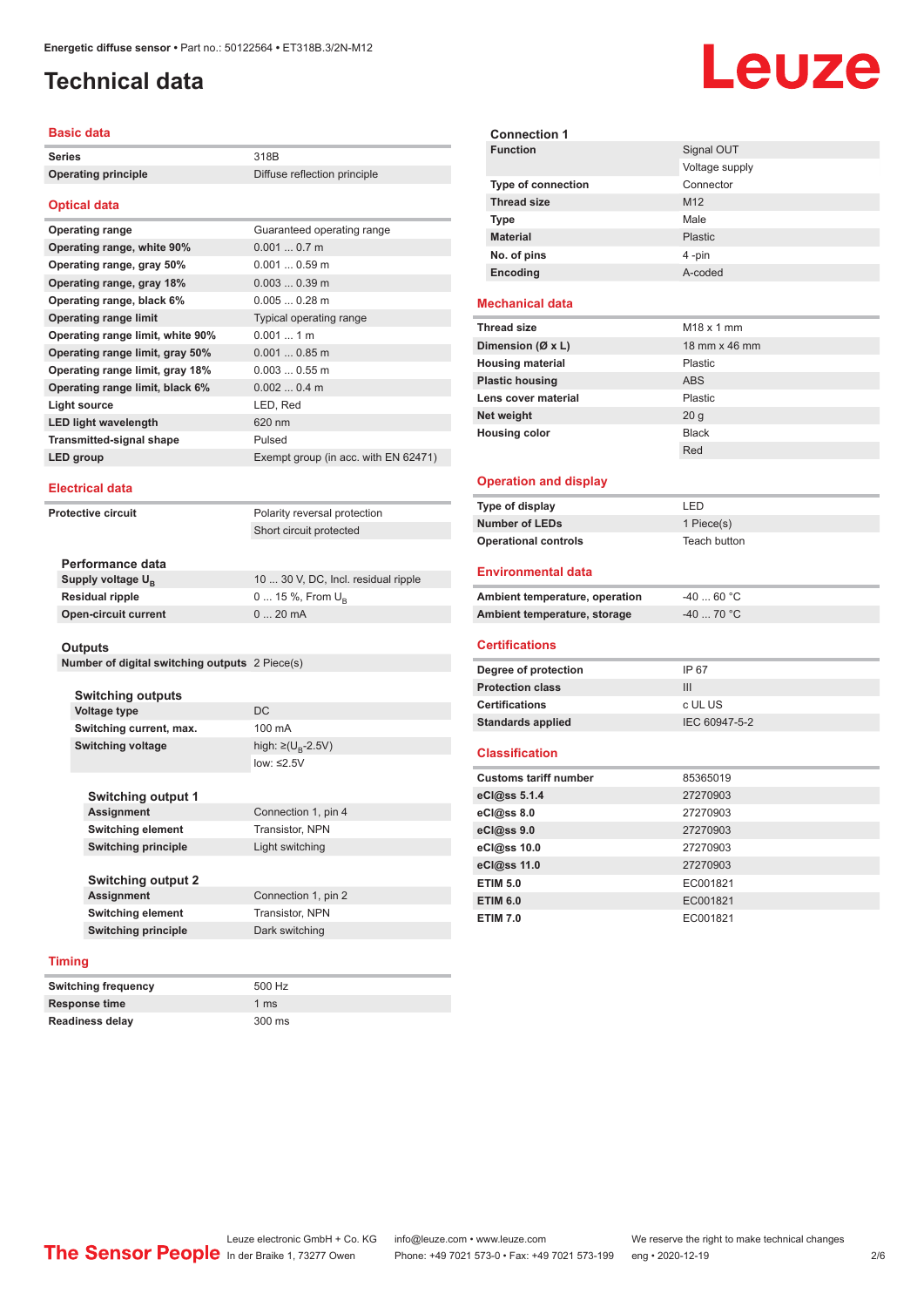## <span id="page-2-0"></span>**Dimensioned drawings**

All dimensions in millimeters





### **Electrical connection**

**Connection 1**

| <b>Function</b>    | Signal OUT     |
|--------------------|----------------|
|                    | Voltage supply |
| Type of connection | Connector      |
| <b>Thread size</b> | M12            |
| <b>Type</b>        | Male           |
| <b>Material</b>    | Plastic        |
| No. of pins        | 4-pin          |
| Encoding           | A-coded        |

## **Pin Pin assignment**

| 1              | $V^+$            |  |
|----------------|------------------|--|
| $2^{\circ}$    | OUT <sub>2</sub> |  |
| 3              | GND              |  |
| $\overline{4}$ | OUT <sub>1</sub> |  |

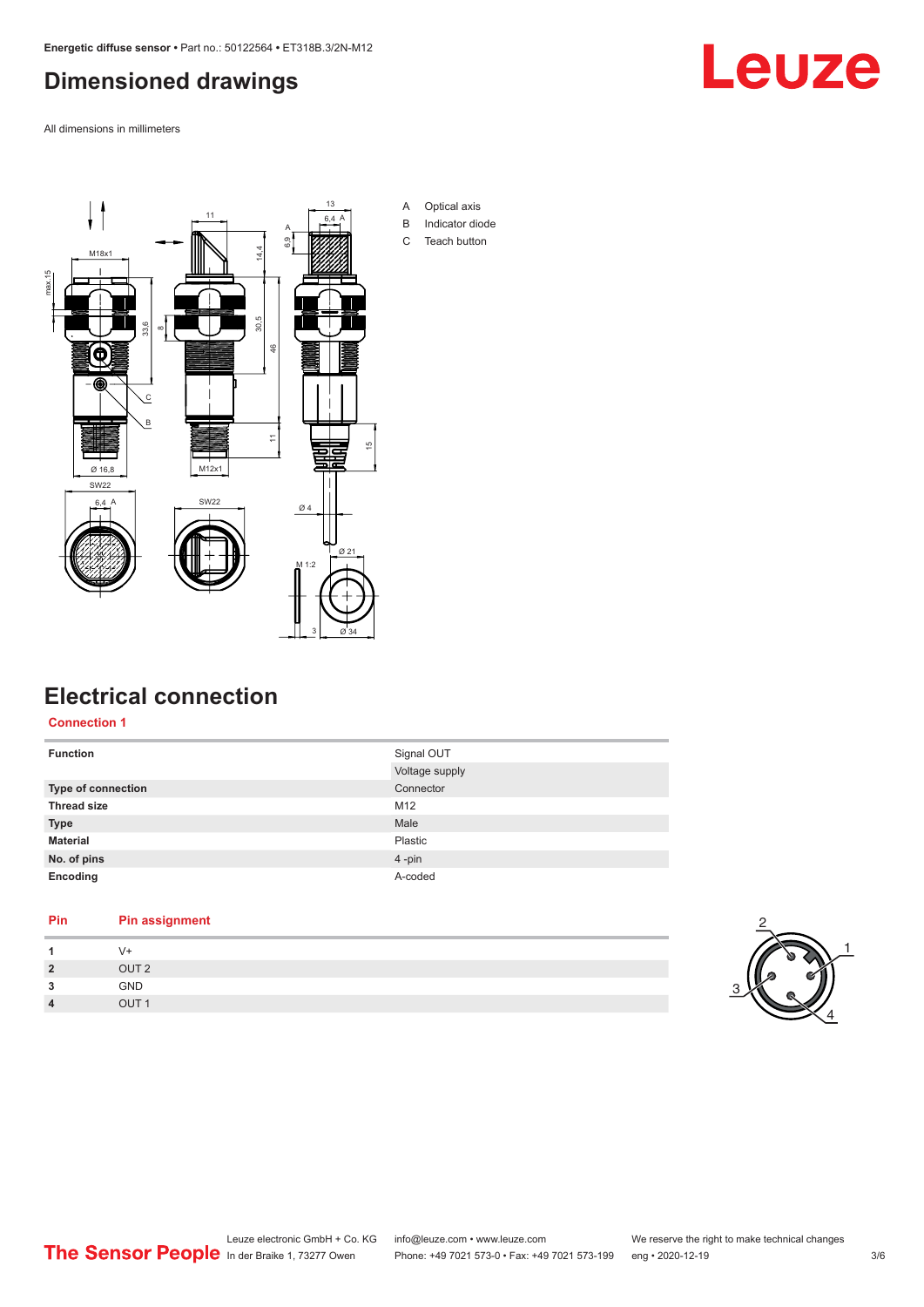#### <span id="page-3-0"></span>**Diagrams**

# Leuze

Typ. black/white behavior



- x Range [mm]
- y Reduction of range [mm]
- A White 90%
- B Gray 50%
- C Gray 18%
- D Black 6%

**Fading: black/white error < 50 %**The black/white error is calculated from the operating range against white and the reduction of the operating range against black:**black/white error = reduction of the operating range against black / operating range against white x 100%**

## **Operation and display**

| <b>LED</b> | Display                  | <b>Meaning</b>        |
|------------|--------------------------|-----------------------|
|            | Green, continuous light  | Operational readiness |
|            | Yellow, continuous light | Object detected       |

## **Part number code**

Part designation: **XXX318BY-AAAF.BB/CC-DDD**

| <b>XXX318B</b> | <b>Operating principle</b><br>PRK: retro-reflective photoelectric sensor with polarization filter<br>ET: energetic diffuse reflection sensor<br>FT: diffuse reflection sensor with fading<br>LE: throughbeam photoelectric sensor receiver<br>LS: throughbeam photoelectric sensor transmitter                                                                                                                  |
|----------------|-----------------------------------------------------------------------------------------------------------------------------------------------------------------------------------------------------------------------------------------------------------------------------------------------------------------------------------------------------------------------------------------------------------------|
| Y              | Light type<br>n/a: red light<br>I: infrared light                                                                                                                                                                                                                                                                                                                                                               |
| <b>AAAF</b>    | Preset range (optional)<br>n/a: operating range acc. to data sheet<br>xxxF: preset range [mm]                                                                                                                                                                                                                                                                                                                   |
| <b>BB</b>      | Equipment<br>n/a: axial optics<br>W: 90° angular optics<br>3: teach-in via button<br>X: reinforced fading                                                                                                                                                                                                                                                                                                       |
| CC             | Switching output / function (OUT1 = pin 4, OUT2 = pin 2):<br>4: PNP transistor output, light switching<br>P: PNP transistor output, dark switching<br>2: NPN transistor output, light switching<br>N: NPN transistor output, dark switching<br>9: input for transmitter deactivation (deactivation with HIGH signal)<br>D: input for transmitter deactivation (deactivation with LOW signal)<br>X: pin not used |
| <b>DDD</b>     | <b>Electrical connection</b><br>n/a: cable, standard length 2000 mm, 4-wire<br>M12: M12 connector, 4-pin (plug)<br>5000: cable, standard length 5000 mm, 4-wire<br>200-M12: cable, length 200 mm with M12 connector, 4-pin, axial (plug)                                                                                                                                                                        |
| <b>Note</b>    |                                                                                                                                                                                                                                                                                                                                                                                                                 |
|                | $\&$ A list with all available device types can be found on the Leuze website at www.leuze.com.                                                                                                                                                                                                                                                                                                                 |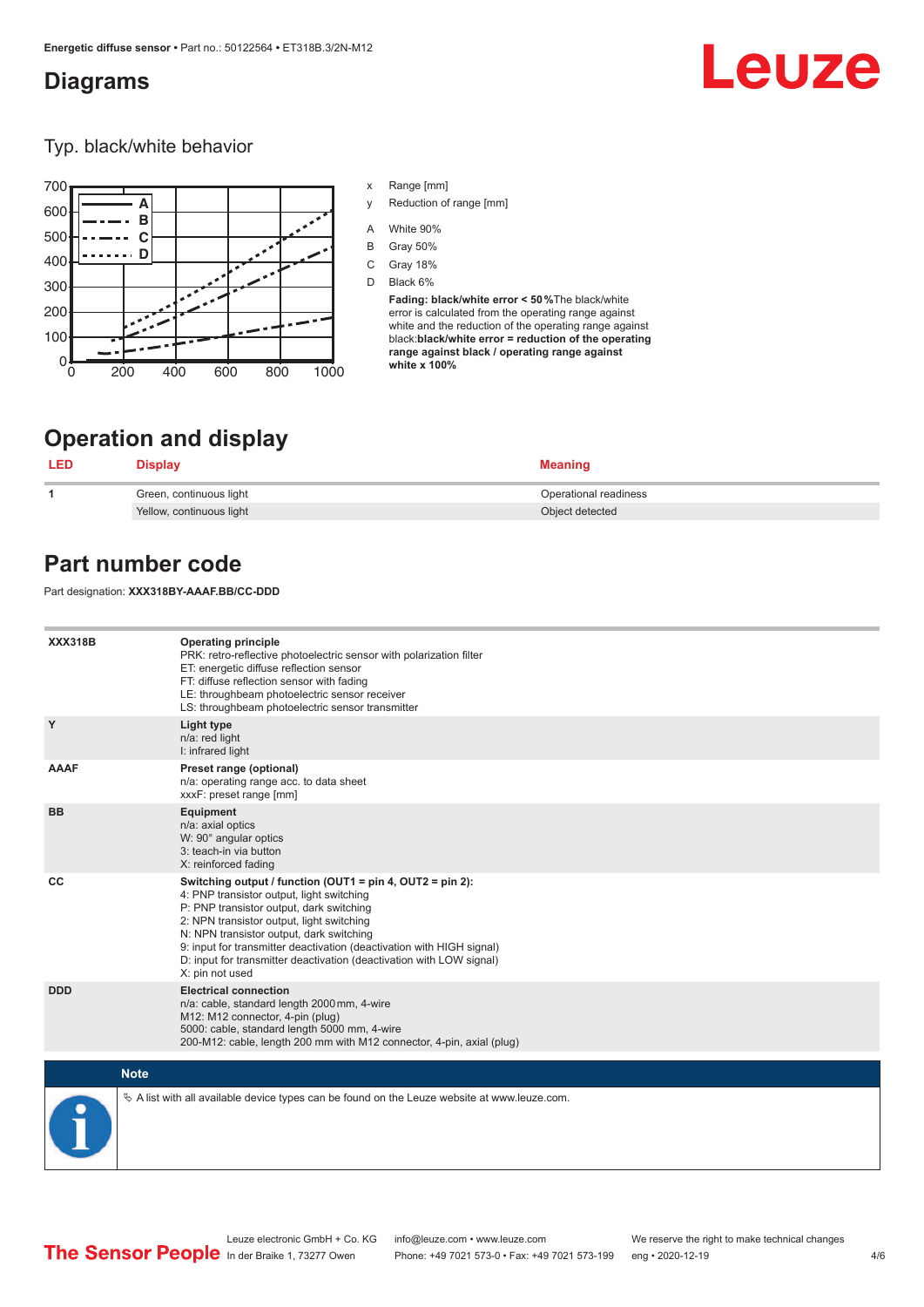#### <span id="page-4-0"></span>**Notes**



#### **Observe intended use!**

 $\%$  This product is not a safety sensor and is not intended as personnel protection.

 $\%$  The product may only be put into operation by competent persons.

 $\%$  Only use the product in accordance with its intended use.

| <b>For UL applications:</b>                                                                                                                                                                                                                                                                                      |
|------------------------------------------------------------------------------------------------------------------------------------------------------------------------------------------------------------------------------------------------------------------------------------------------------------------|
| $\%$ For UL applications, use is only permitted in Class 2 circuits in accordance with the NEC (National Electric Code).<br>These proximity switches shall be used with UL Listed Cable assemblies rated 30V, 0.5A min, in the field installation, or equivalent (categories: CYJV/<br>₩<br>CYJV7 or PVVA/PVVA7) |

## **Further information**

- Sum of the output currents for both outputs, 50 mA for ambient temperatures > 40 °C
- With the set scanning range, a tolerance of the operating range is possible depending on the reflection properties of the material surface.

#### **Accessories**

#### Connection technology - Connection cables

|  | Part no. | <b>Designation</b>     | <b>Article</b>   | <b>Description</b>                                                                                                                                          |
|--|----------|------------------------|------------------|-------------------------------------------------------------------------------------------------------------------------------------------------------------|
|  | 50130652 | KD U-M12-4A-V1-<br>050 | Connection cable | Connection 1: Connector, M12, Axial, Female, A-coded, 4-pin<br>Connection 2: Open end<br>Shielded: No<br>Cable length: 5,000 mm<br>Sheathing material: PVC  |
|  | 50130690 | KD U-M12-4W-V1-<br>050 | Connection cable | Connection 1: Connector, M12, Angled, Female, A-coded, 4-pin<br>Connection 2: Open end<br>Shielded: No<br>Cable length: 5,000 mm<br>Sheathing material: PVC |

#### Mounting technology - Mounting brackets

|       | Part no. | <b>Designation</b> | <b>Article</b>   | <b>Description</b>                                                                                                                                                                                                           |
|-------|----------|--------------------|------------------|------------------------------------------------------------------------------------------------------------------------------------------------------------------------------------------------------------------------------|
| - Fil | 50113548 | <b>BT D18M.5</b>   | Mounting bracket | Diameter, inner: 18 mm<br>Design of mounting device: Angle, L-shape<br>Fastening, at system: Through-hole mounting<br>Mounting bracket, at device: Screw type<br>Type of mounting device: Rigid<br>Material: Stainless steel |

Leuze